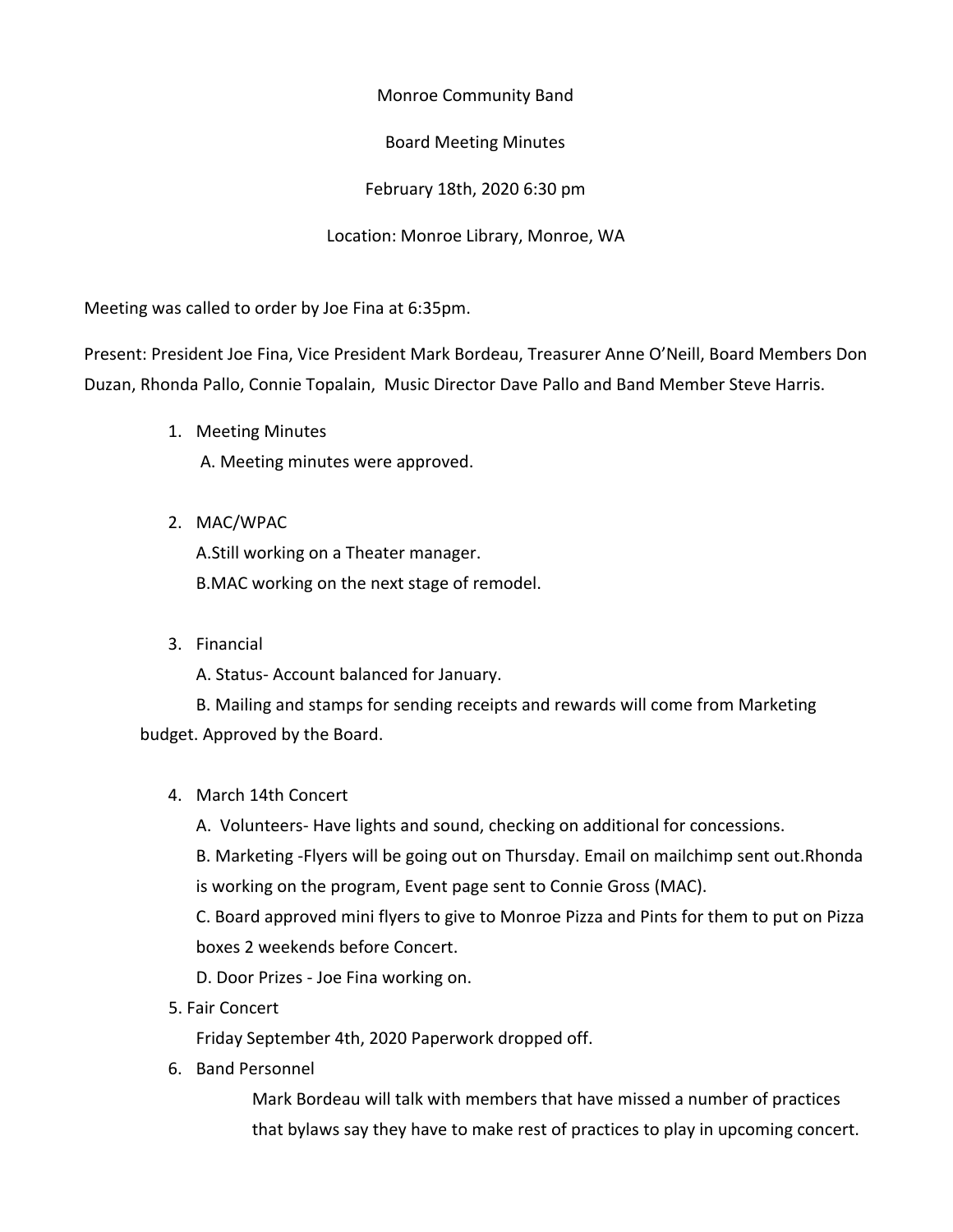7. 2020-2021 Concert Dates

A. 2020 Fall concert Board voted on 11/20. Rehearsals August 1st through November 20, 2 dates will be at SVEC, need to reserve music room.

B. 2021- Meet with SPA for their schedule.

March 12, 13 or 14 2021 June 20th 2021 Sunday November 12, 13 or 14, 2021

- 8. National Music Day
	- A. Meeting with the City of Monroe and local groups.
- 9. Musical Director

A. June Music is ordered.

- 10. Other
	- A. Old Website host canceled.

Meeting adjourned at 7:40 pm

Next meeting March 16th 2020.